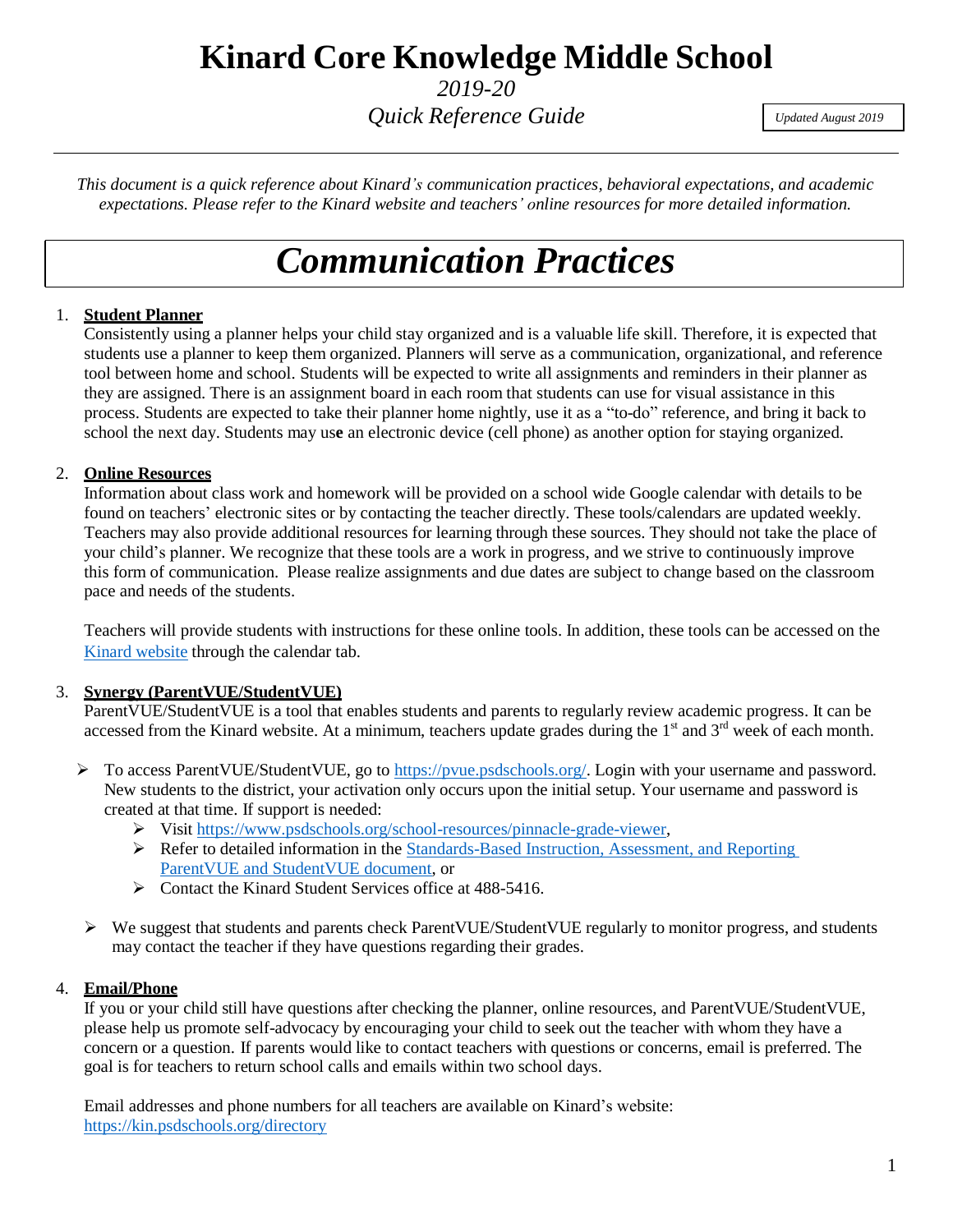## *Behavioral Expectations*

### **Classroom Expectations**

### **THE 6 Ps**

- **Prompt:** Be on time where you belong.
- **Prepared:** Bring all materials and be ready to learn.
- **PMA:** Have a positive mental attitude.  $\odot$
- **Participate**: Follow all directions and engage in learning.
- **Polite:** Speak and act with dignity and respect.
- **Productive:** Complete all tasks on time with quality.

### 1. **Hall (Purple) Passes**

Student learning and safety are our top priorities; therefore, students should limit their time outside of class. Students are given five minutes of passing time between classes and should take care of their needs during that time whenever possible. Students in the hall or common areas during class time are required to have a purple pass written by a staff member.

### 2. **Electronic Devices**

Electronic devices that are a distraction to the learning environment must be turned off and put away. In order to be productive and respectful, teachers will set the expectations around use of electronic devices in the classroom for instructional purposes.

### 3. **Dress Code**

At Kinard, we follow the PSD dress code, which can be found in the 2019-20 Poudre School District Student Rights and Code of Conduct booklet [\(https://www.psdschools.org/schools/school-registration/student-code-of-conduct\)](https://www.psdschools.org/schools/school-registration/student-code-of-conduct). These guidelines help to ensure cleanliness, health, safety, and preservation of a positive learning environment. Students at Kinard are encouraged to dress in a neat and appropriate manner that reflects pride in themselves and their school. Clothing should permit the student to participate in all school-related activities, regardless of weather. Not all current fashion trends can be worn to school.

- Clothing must cover the back, midriff, chest, and buttocks and should not reveal personal garments.
- Shirts with no straps or very narrow straps, or shirts too revealing are not appropriate attire for a school setting; short shorts and skirts also fall into this category.
- Shoes must be worn at all times.
- Hats should be removed when inside the building, unless part of a celebration/event or necessary for an individual due to special circumstances.
- Backpacks may not be worn during the school day and need to be kept in lockers.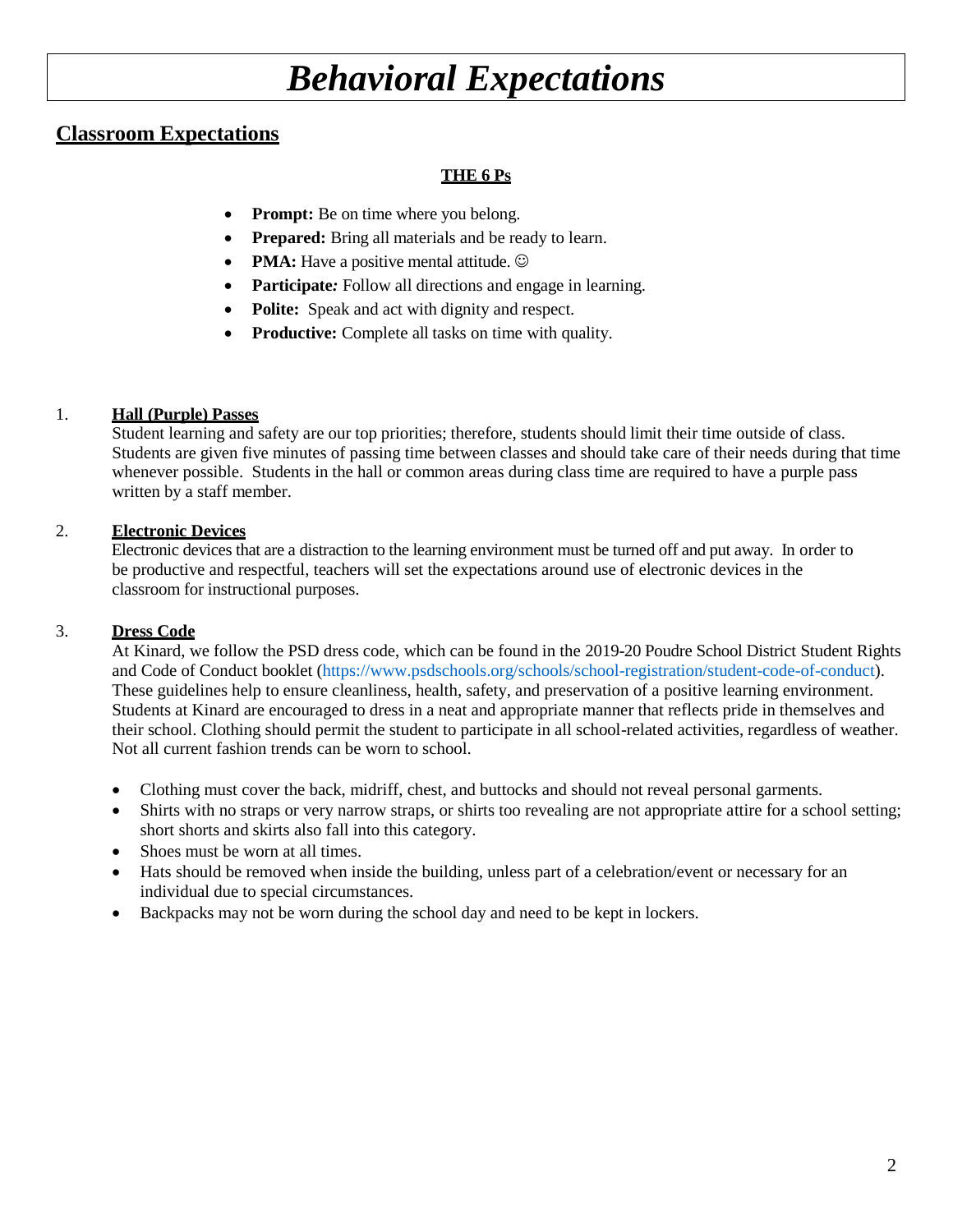### **Expectations Outside the Classroom**

|                | Media Center/                                                                                                                                                                                                                                                                                               | Hallways/                                                                                                                                                                                                                                                     | Restrooms                                                                                                                                                                                                                      | <b>Dress</b>                                                                                                                                                                                                                                                                                             | Assemblies                                                                                                                                                                                                                                                                                                                                       | Lunchroom/                                                                                                                                                                                                                                                                                                                                                                                                    |
|----------------|-------------------------------------------------------------------------------------------------------------------------------------------------------------------------------------------------------------------------------------------------------------------------------------------------------------|---------------------------------------------------------------------------------------------------------------------------------------------------------------------------------------------------------------------------------------------------------------|--------------------------------------------------------------------------------------------------------------------------------------------------------------------------------------------------------------------------------|----------------------------------------------------------------------------------------------------------------------------------------------------------------------------------------------------------------------------------------------------------------------------------------------------------|--------------------------------------------------------------------------------------------------------------------------------------------------------------------------------------------------------------------------------------------------------------------------------------------------------------------------------------------------|---------------------------------------------------------------------------------------------------------------------------------------------------------------------------------------------------------------------------------------------------------------------------------------------------------------------------------------------------------------------------------------------------------------|
|                | Technology                                                                                                                                                                                                                                                                                                  | <b>Locker Pods</b>                                                                                                                                                                                                                                            |                                                                                                                                                                                                                                |                                                                                                                                                                                                                                                                                                          |                                                                                                                                                                                                                                                                                                                                                  | Cafeteria<br>رسي                                                                                                                                                                                                                                                                                                                                                                                              |
| Respect        | Use appropriate<br>language, tone, and<br>voice level<br>Respect others' space<br>$\bullet$<br>Respect materials used<br>$\bullet$<br>and loaned to you<br>Log off computer when<br>finished<br>Access only<br>$\bullet$<br>appropriate websites<br>Keep gum, food, and<br>drink away from the<br>computers | Respect others' space<br>$\bullet$<br>Use appropriate<br>$\bullet$<br>language, tone, and<br>voice level<br>$\bullet$<br>Open and close lockers<br>quietly                                                                                                    | Respect the privacy of<br>$\bullet$<br>all<br>Clean up after yourself<br>$\bullet$<br>Wash hands<br>$\bullet$<br>Respect school<br>$\bullet$<br>property<br>Use appropriate<br>$\bullet$<br>language, tone,<br>and voice level | Students at Kinard need<br>$\bullet$<br>to dress so that clothing<br>covers the torso and<br>does not reveal personal<br>garments<br>Shoes need to be worn<br>$\bullet$<br>at all times<br>Hats and backpacks<br>$\bullet$<br>may not be worn during<br>the school day and need<br>to be kept in lockers | Sit in designated area<br>$\bullet$<br>Be polite and courteous<br>$\bullet$<br>Be silent when the<br>speaker addresses the<br>audience<br>Respect others' space<br>$\bullet$<br>Use appropriate<br>language, tone,<br>and voice level<br>$\bullet$<br>Appropriately applaud<br>the activity upon<br>completion or during<br>positive recognition | Use appropriate<br>$\bullet$<br>language, tone, and voice<br>level<br>Respect others' space<br>$\bullet$<br>and possessions<br>Patiently wait your turn<br>$\bullet$<br>in line<br>Be polite to lunch<br>workers<br>Be respectful of classes<br>$\bullet$<br>in session while in the<br>hallway (no running, no<br>loud voices)<br>Be respectful of<br>playground equipment<br>Be respectful of<br>PE classes |
| Responsibility | Return materials on<br>$\bullet$<br>time<br>Ask for help and follow<br>$\bullet$<br>directions<br>Report all technical<br>difficulties to the<br>teacher<br>Print only necessary<br>items                                                                                                                   | Use purple pass<br>$\bullet$<br>All backpacks used to<br>$\bullet$<br>carry school supplies<br>need to remain in<br>lockers during school<br>hours<br>Keep locker/hallway<br>$\bullet$<br>area clean and free of<br>litter<br>Keep locker locked<br>$\bullet$ | Use during passing<br>periods when possible<br>Have a purple pass<br>$\bullet$<br>during class time<br>Be responsible for<br>$\bullet$<br>school property<br>Report damaged<br>$\bullet$<br>property or accidents              | Students at Kinard need<br>to dress so that clothing<br>covers the torso and<br>does not reveal personal<br>garments<br>Shoes need to be worn<br>$\bullet$<br>at all times.<br>Hats and backpacks<br>may not be worn during<br>the school day and need<br>to be kept in lockers                          | Ask permission to<br>$\bullet$<br>leave designated area<br>Enter and exit in an<br>orderly fashion<br>Wait your turn<br>$\bullet$<br>Follow staff directions<br>$\bullet$                                                                                                                                                                        | Know your student<br>ID# and be ready to<br>order<br>Keep hands, feet, and<br>$\bullet$<br>objects to yourself<br>Clean up after yourself<br>$\bullet$<br>Recycle/compost<br>Report accidents and<br>spills immediately to<br>supervisors<br>Report back to class on<br>time<br>Return playground<br>equipment by the end of<br>lunch                                                                         |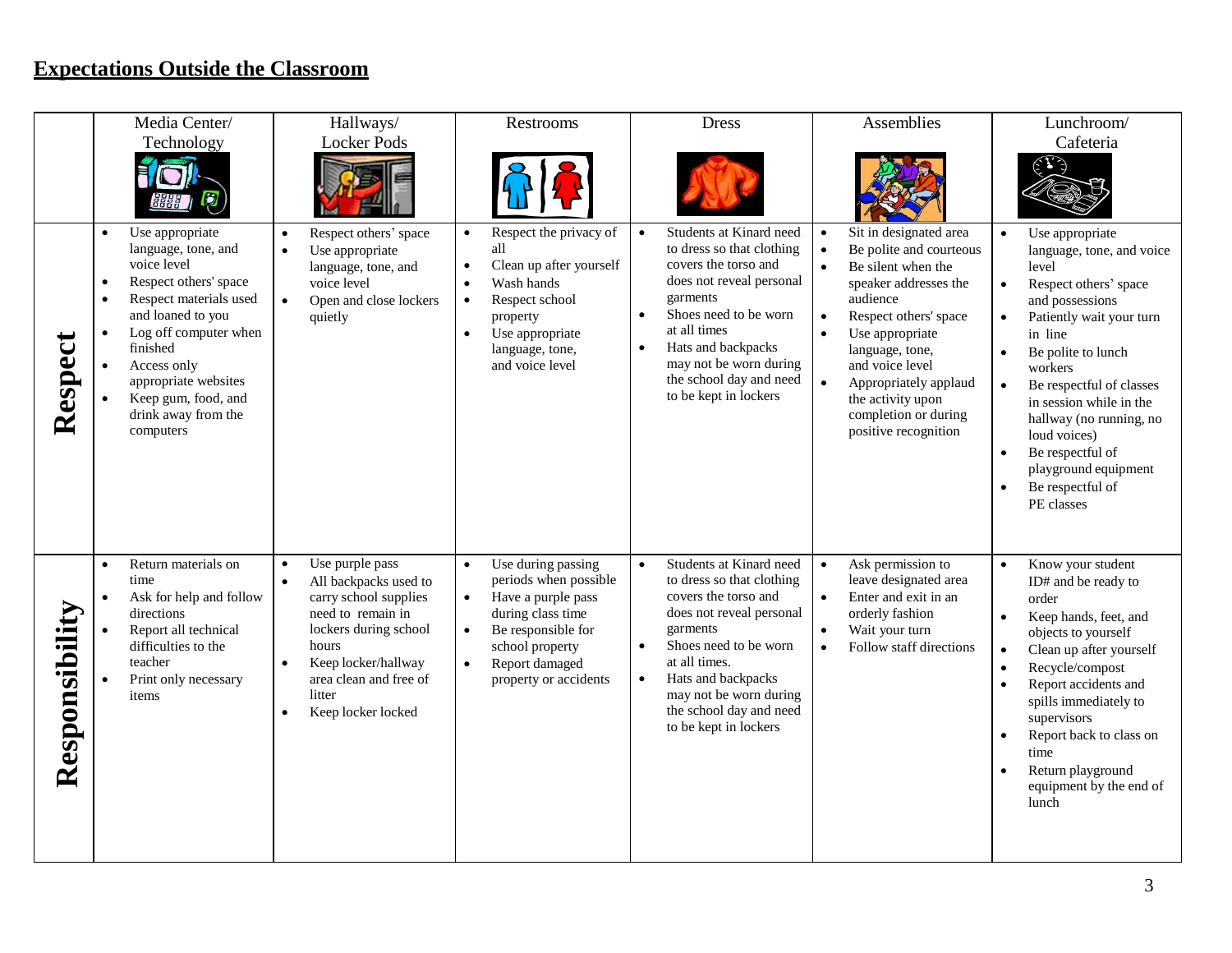# *Academic Expectations*

Grades are a tool for providing feedback to students and communicating information about what students know and are able to do. Using the ParentVUE and StudentVUE features of Synergy, our student information system, we will report information about students' overall progress, standard-specific progress, and work habits.

### ➢ **Standards-Based Grading**

We use standards-based grading and reporting to communicate students' progress and information about student achievement. The overall course grade will be a numeric score for all classes.

- o The overall course grade is based on assessments and teachers' professional analysis of student learning.
	- Assessments measure what students know and are able to do at a particular point in time. They are also used as part of the instructional process to provide information needed to adjust teaching and learning while they are happening.
	- Students may be provided multiple opportunities to demonstrate proficiency on practice assignments and assessments.
- o Individual assessments will be evaluated based on the Colorado Academic Standards and the Core Knowledge Sequence. Students' level of academic proficiency will be reported for each assessment and standard using the following proficiency scale:

| <b>Proficiency Score</b> | <b>Academic Achievement</b>  | <b>Descriptor</b>                                                                                                                                                                                                                                                                        |  |  |
|--------------------------|------------------------------|------------------------------------------------------------------------------------------------------------------------------------------------------------------------------------------------------------------------------------------------------------------------------------------|--|--|
| $(3.5-4)$                | Advanced                     | The student consistently demonstrates an in-depth understanding of the<br>standard/benchmark, exceeding course-level expectations. The student<br>applies and extends the key concepts, processes, and skills. Performance<br>is characterized by high levels of quality and complexity. |  |  |
| 3<br>$(2.5 - 3.49)$      | Proficient                   | The student consistently demonstrates a thorough understanding of the<br>standard/benchmark and meets course-level expectations. The student<br>applies the key concepts, processes, and skills.                                                                                         |  |  |
| $(1.5-2.49)$             | Approaching Proficient       | The student demonstrates some understanding of the<br>standard/benchmark. Performance is inconsistent and varies in<br>regard to accuracy and quality.                                                                                                                                   |  |  |
| $(0.5-1.49)$             | In Progress                  | The student does not demonstrate an understanding of the<br>standard/benchmark. Student is well below course-level<br>expectations. Performance is inconsistent even with support.                                                                                                       |  |  |
| (0.0-0.49)               | <b>Insufficient Evidence</b> | The student has not completed a sufficient amount of work to<br>determine a proficiency level.                                                                                                                                                                                           |  |  |

\*\*Descriptors modified from Ken O'Connor's "The School Leader's Guide to Grading"

### ➢ **Middle School Courses Earning High School Credit**

Some of our courses allow students the opportunity to earn high school credit for classes taken at the middle school level. These courses include Algebra 1, Geometry, Algebra 2, Spanish 1B, Spanish 2, French 1B, and French 2. For these classes, a letter grade will be reported using the scale below. These letter grades will be used for high school transcript/credit purposes.

| <b>A</b> :     | $3.0 - 4.0$  |
|----------------|--------------|
| $\mathbf{B}$ : | 2.5-2.99     |
| $\mathbf{C}$   | $2.0 - 2.49$ |
| $\mathbf{D}$ : | $1.5 - 1.99$ |
| ${\bf F}$ :    | $0.0 - 1.49$ |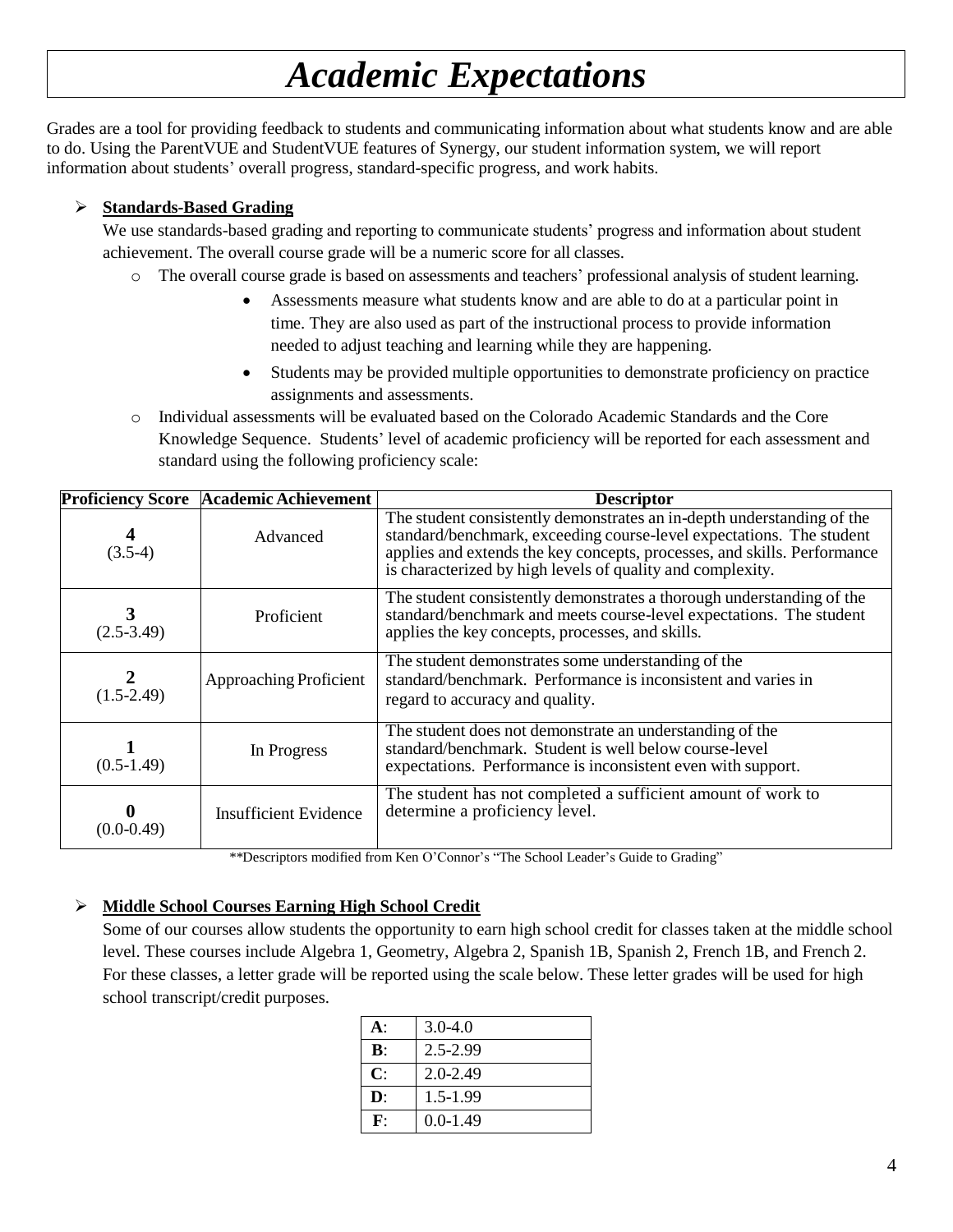### ➢ **Work Habits**

Preparation, positive behavior, participation, and productivity are behaviors that are critical for success in school. These work habits will be taught, evaluated, and reported in classes. These work habits will be communicated using the work habits rubric and a 4,3,2,1 proficiency scale.

| <b>Indicators</b>                                             | <b>Consistently exceeds</b><br>expectations                                                                                                        | 3<br>Frequently<br>meets expectations                                                                                                       | $\overline{\phantom{a}}$<br>Sometimes meets<br>expectations                                                                                           | <b>Never/Rarely meets</b><br>expectations                                                                                                                          |
|---------------------------------------------------------------|----------------------------------------------------------------------------------------------------------------------------------------------------|---------------------------------------------------------------------------------------------------------------------------------------------|-------------------------------------------------------------------------------------------------------------------------------------------------------|--------------------------------------------------------------------------------------------------------------------------------------------------------------------|
| I am Prepared                                                 | I am consistently<br>prepared. I am early or<br>on time to class. I<br>consistently bring<br>needed materials to<br>class and am ready to<br>work. | I am frequently<br>prepared. I am early or<br>on time to class. I<br>frequently bring needed<br>materials to class and<br>am ready to work. | I am sometimes<br>prepared. I am<br>sometimes tardy to<br>class. I sometimes bring<br>needed materials to<br>class and am sometimes<br>ready to work. | I am never or rarely<br>prepared. I am late to<br>class often. I never or<br>rarely bring needed<br>materials to class and<br>am never or rarely<br>ready to work. |
| I Demonstrate<br><b>Positive Classroom</b><br><b>Behavior</b> | I consistently stay<br>focused on the task and<br>what needs to be done.<br>I am self-directed. I<br>consistently have a<br>positive attitude.     | I frequently stay<br>focused on the task and<br>what needs to be done.<br>I am self-directed. I<br>frequently have a<br>positive attitude.  | I sometimes stay<br>focused on the task and<br>what needs to be done.<br>I am sometimes self-<br>directed and sometimes<br>have a positive attitude.  | I never or rarely focus<br>on the task and what<br>needs to be done. I<br>rarely have a positive<br>attitude.                                                      |
| I Participate                                                 | I consistently<br>participate. I share<br>information or ideas<br>when participating in<br>discussions or groups.<br>I am a definite leader.       | I frequently participate.<br>I share information or<br>ideas when participating<br>in discussions or<br>aroups.<br>I am often a leader.     | I sometimes participate.<br>I share information or<br>ideas inconsistently<br>when participating in<br>discussions or groups.                         | I never or rarely<br>participate. I never or<br>rarely share ideas.<br>In groups, I rely on the<br>work of others.                                                 |
| <b>I am Productive</b>                                        | I am consistently<br>productive. I am<br>punctual or early<br>turning in assignments.<br>I exceed stated<br>assignment<br>requirements.            | I am frequently<br>productive. I am<br>punctual in turning in<br>assignments. I meet the<br>stated assignment<br>requirements.              | I am sometimes<br>productive. I am<br>sometimes punctual in<br>turning in assignments.<br>I sometimes meet<br>stated assignment<br>requirements.      | I am never or rarely<br>productive. I am not<br>punctual in turning in<br>assignments. I never or<br>rarely meet the stated<br>assignment<br>requirements.         |

### ➢ **Additional Academic Guidelines**

#### o **Homework or Independent Practice**

Success requires practice. Practice allows students time to reinforce and extend concepts learned during class as well as encourages responsibility and promotes good study habits. If students miss turning in practice assignments or have a pattern of turning in poorly completed work, appropriate educational interventions will be applied by Kinard staff. The best way for students and parents to check student progress is to regularly review StudentVUE or ParentVUE, including the comments that may be noted on assignments. If there are questions about grades or assignments, we encourage the student to follow up directly with the teacher.

### o **Late Work**

It is the expectation of students that all work is completed and turned in **on time**. Interventions may be put in place to support students who need additional time or support. Turning work in on time is an expectation reflected in the work habits score (*see Work Habits Rubric)* or can be scored as an assessment for classes such as music. Late work will not be accepted after the end of a unit of study.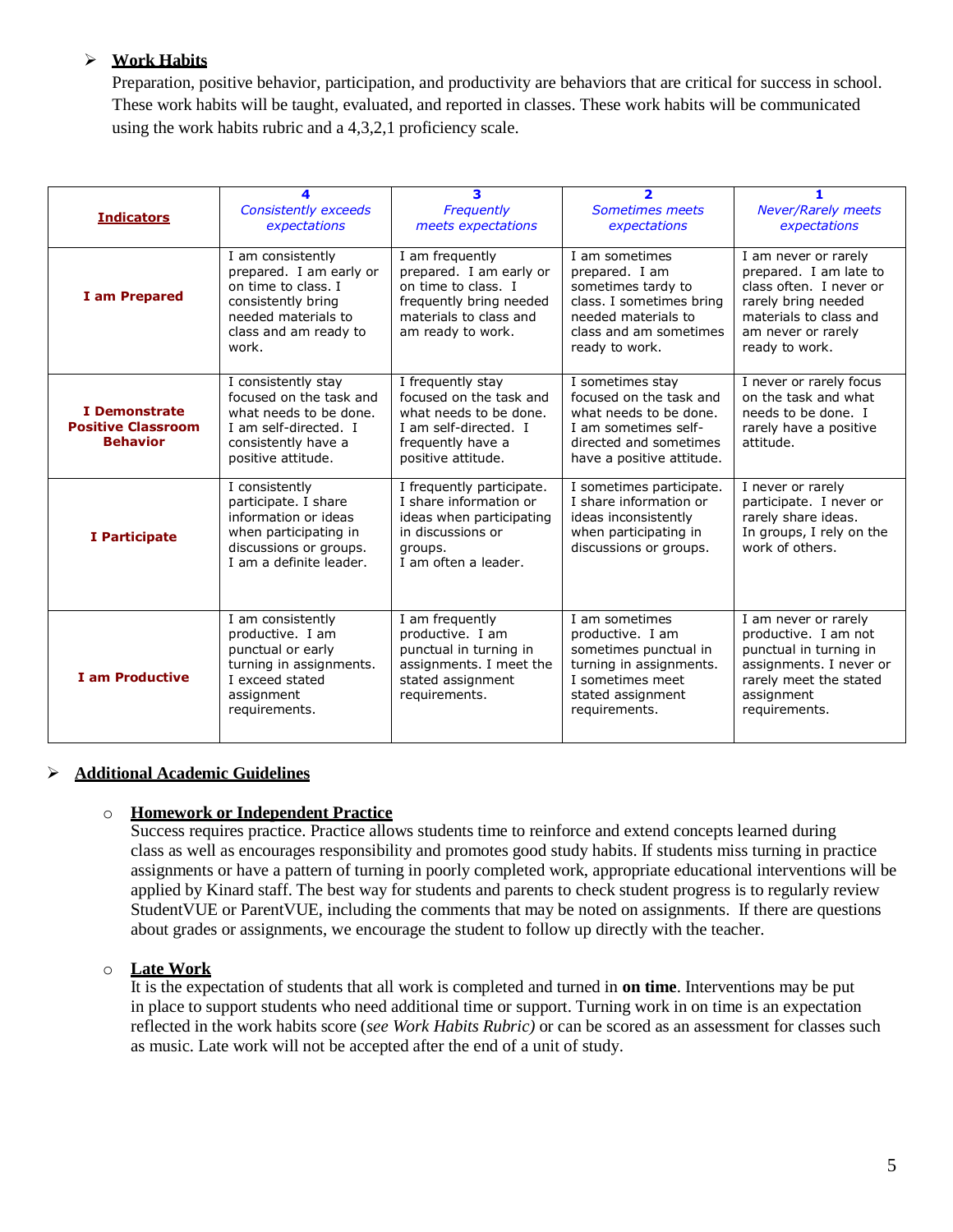- o **Attendance and Absences:** Attendance is a critical factor in the learning process. Absences can significantly detract from learning.
	- **•** Parents, please call the 24-hour attendance line anytime at 488-5401, or preferably before 8:00 a.m., if a student will be absent from school. Even if you let the teacher know of your child's absence, you still need to call the attendance line and report the absence.
	- Unless a teacher specifically excuses a class or homework assignment, students will be responsible for obtaining missed assignments and recording them in their planners. It is the expectation that students get their homework by checking classroom assignment boards or websites, asking peers, or meeting directly with the teacher at an appropriate time. We recognize that a student may occasionally need parent and teacher support while learning to take responsibility for his or her own work.
	- Class assignments and homework for the days absent are due in a timely manner, as agreed upon by student and instructor following the student's return to school. If circumstances require additional time, students are encouraged to advocate for their needs.
	- **Example 1** Students must have a written note from a parent or guardian to be excused during the school day. After bringing the note to the attendance office at the beginning of the day, the student will be given a dismissal slip to present to the teacher. When leaving from or returning to the building, the student and a parent or guardian must check in with the office.
- o **Classroom Tardies:** Being "prompt" to class is one of Kinard's school-wide expectations and life-long skills. The teacher's responsibility is to speak to the tardy behavior.
	- $\blacksquare$  1<sup>st</sup> Offence 1<sup>st</sup> Warning
	- $\blacksquare$  2<sup>nd</sup> Offence 2<sup>nd</sup> Warning
	- $\blacksquare$  3<sup>rd</sup> Offence Teacher contacts parents
	- $\blacksquare$  4<sup>th</sup> Office Administrative Intervention

### ➢ *Assignment Heading*

Students are expected to include an appropriate MLA heading format for all computer-generated assignments.



### ➢ *Electronic Heading*

Assignments to be turned in electronically should be saved and submitted using the following format: LastName\_First Initial\_ Assignment Name\_ Class Period

Example: MorrillJMyProject6.doc

### ➢ *Corrections and Improvements*

Depending on the nature of the assignment, many teachers require or allow students to make corrections and improvements to increase student learning. Students are encouraged to communicate directly with teachers about corrections or revisions and related due dates.

### ➢ *Extra Credit*

Extra credit is not used in a standards-based grading system; instead, students should focus on completing assigned work on time and with quality.